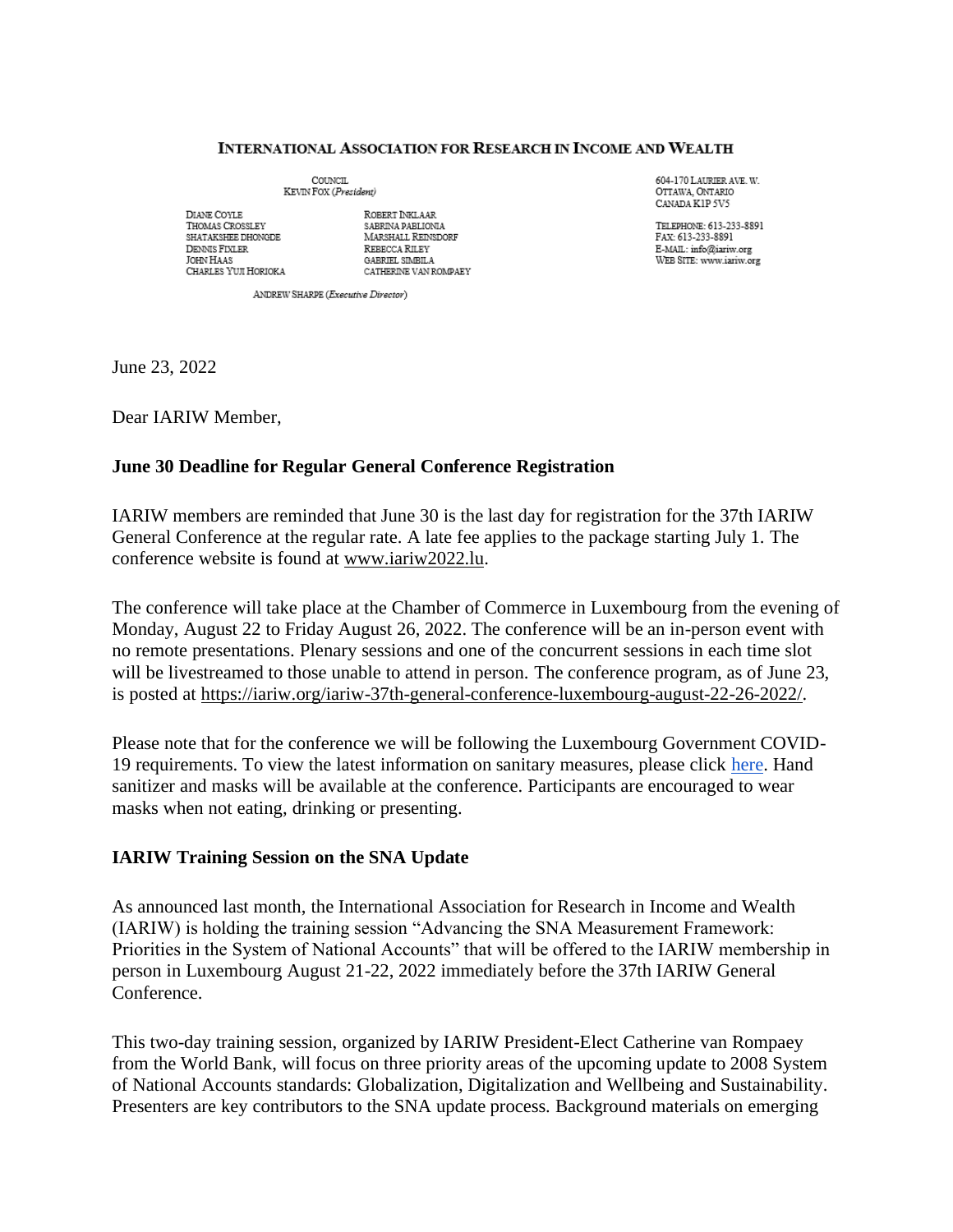new SNA guidance will be provided to participants, who will benefit from first-hand exposure to recent challenges in the System of National Accounts update process. Details on this training session are found at [https://iariw.org/training-session-on-advancing-the-sna/.](https://iariw.org/training-session-on-advancing-the-sna/)

The session is open to all members of the IARIW, both individual members and persons employed by institutional members. There is no registration fee. The number of spaces in the session is limited and registration is on a first-come, first-served basis. Members are encouraged to register as soon as possible. The registration portal is found at [https://docs.google.com/forms/d/e/1FAIpQLSdGEjhSteUUHXRhm3ZthYbU-](https://docs.google.com/forms/d/e/1FAIpQLSdGEjhSteUUHXRhm3ZthYbU-kkcrJEDDBMXGjDzjbTbxINOFA/viewform?usp=pp_url)

[kkcrJEDDBMXGjDzjbTbxINOFA/viewform?usp=pp\\_url.](https://docs.google.com/forms/d/e/1FAIpQLSdGEjhSteUUHXRhm3ZthYbU-kkcrJEDDBMXGjDzjbTbxINOFA/viewform?usp=pp_url)

# **IARIW Code of Conduct**

At a recent extraordinary Council Meeting, Council approved an IARIW Code of Conduct. This can be found on the [IARIW website.](https://iariw.org/wp-content/uploads/2022/06/IARIW-Code-of-Conduct-Signed.pdf) The intent of the Code is summarized by the stated Association Principles:

- The Association strives to provide an environment for events and other activities that are safe, free from discrimination and harassment, and that encourage and promote intellectual freedom as well as freedom of expression and exchange of ideas.
- The Association does not tolerate bullying, sexual or non-sexual harassment or abuse, or any form of discrimination on grounds of age, race, nationality, gender, sexuality, religion, disability, ethnicity, marital status, political affiliation or culture.

## **New Members of the IARIW Council**

The deadline for nominations for the IARIW Council for the 2022-2026 term has now passed. Four nominations for the four positions were received. This means that an election for Council members will not be held. The four new Council members are Wendy Li from Moon Economics Institute, Sanjiv Mahajan from the UK Office of National Statistics, Rebecca Riley from the Economic Statistics Centre of Excellence (ESCOE) and Jorrit Zwijnenburg from the OECD. Congratulations to the new Council members. Bios of the new members are found at [https://iariw.org/wp-content/uploads/2022/06/New-Elected-Council-Members-for-the-2022-](https://iariw.org/wp-content/uploads/2022/06/New-Elected-Council-Members-for-the-2022-2026-Term.pdf) [2026-Term.pdf.](https://iariw.org/wp-content/uploads/2022/06/New-Elected-Council-Members-for-the-2022-2026-Term.pdf)

## **Special Conference on Income, Wealth and Well-being in Africa in November 11-13, 2022**

The IARIW, in collaboration with the Tanzania National Bureau of Statistics, has organized a special conference entitled "Measuring Income, Wealth and Well-being in Africa." After two postponements because of the pandemic, the conference will now take place November 11-13, 2022 in Arusha, Tanzania. The preliminary conference program is posted at [https://iariw.org/iariw-tnbs-conference-program/.](https://iariw.org/iariw-tnbs-conference-program/) Registration is now open. There is no registration fee for IARIW members. The registration portal is found at [https://docs.google.com/forms/d/e/1FAIpQLSfyqFrPU1p3nR6FEkQm5-](https://docs.google.com/forms/d/e/1FAIpQLSfyqFrPU1p3nR6FEkQm5-SFrywO6IPDCOrwkWhjpdhKD_cbdQ/viewform) [SFrywO6IPDCOrwkWhjpdhKD\\_cbdQ/viewform.](https://docs.google.com/forms/d/e/1FAIpQLSfyqFrPU1p3nR6FEkQm5-SFrywO6IPDCOrwkWhjpdhKD_cbdQ/viewform)